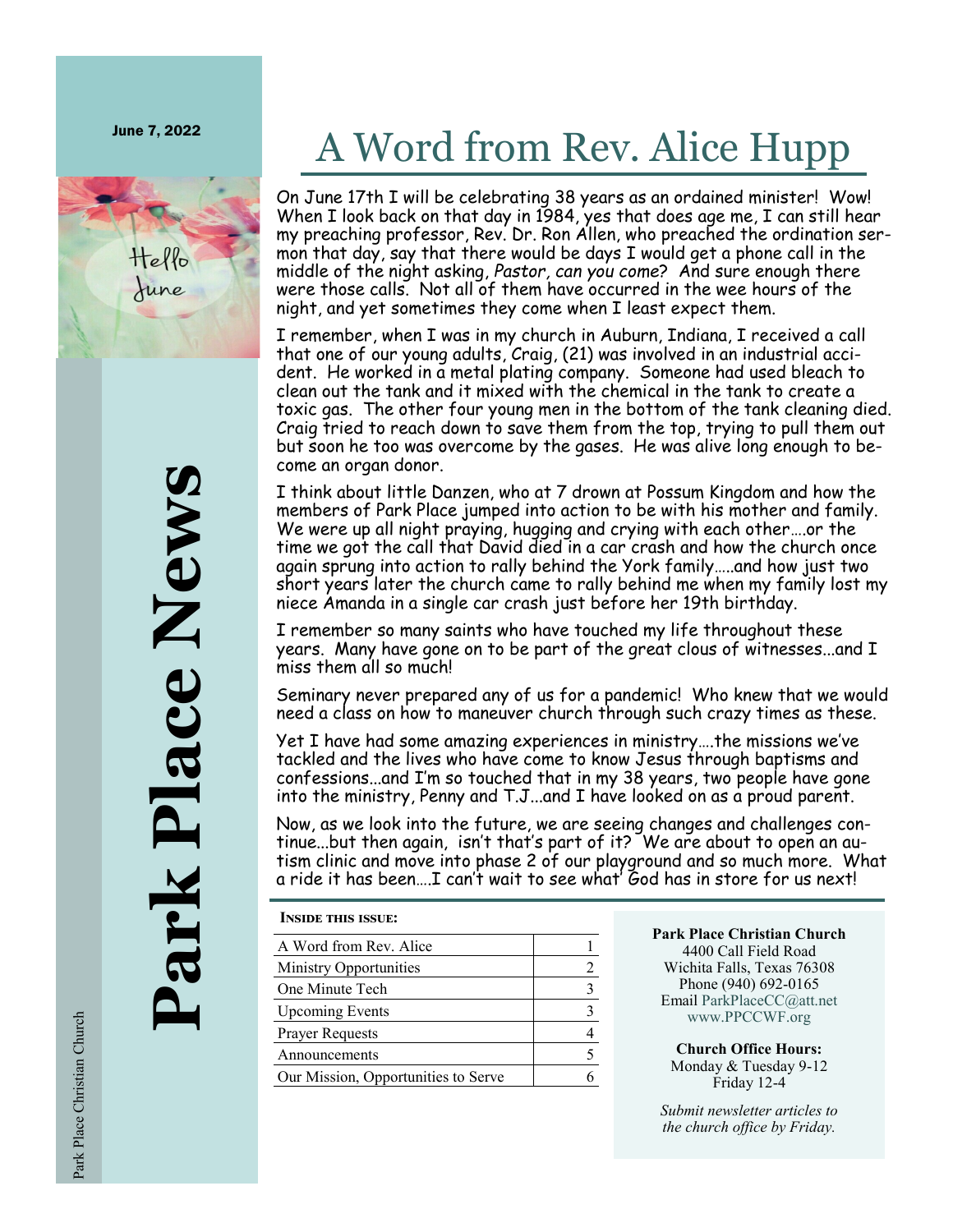# Ministry Opportunities



**Upcoming Schedule:** We are **DELIVERING** again on Fridays!! Please see schedule on page 7.



**NTERFAITH OUTREACH SERVICES** 

\*\*\*\*\*\*\*\*\*\*\*\*\*\*\*\*\*\*\*\*\*\*\*\*\*\*\*\*\*\*\*\*\*\*\*\*\*

*Ramen Noodles Jelly Oats (packets)*

### **Download our App Today!**

We recently got the Church Center App and *highly* encourage you to download it or use a PC to sign in and check it out. In the app is our calendar, complete with links to virtual meetings, and a virtual directory.

You can download the Church Center app in your app store and connect to Park Place or visit https://parkplaceccwf.churchcenter.co m/home to connect on a desktop or laptop.

### **CCSW Women's Assembly 2022 About this event**

Join the ladies of the Southwest region as we discover new ways to connect! Hear what is happening in the region, connect with your fellow sisters in Christ, and be inspired!

This is an In Person Event

June 24 - 25, 2022

Time: Check in start at 4pm

Speaker: Rev. Shannon Grubbs

### Cost:

After May 24, 2022: \$125 by Deadline Date June 14, 2022.

After May 24, 2022: Saturday Only Fee \$90 by June 14, 2022

Registration Cost and Hotel Information

Registration includes all programming cost, Friday night Supper and Saturday noon Lunch.

Early Bird Registration \$110 by May 24**,** 2022.

After May 24, 2022: \$125 by Deadline Date June 14, 2022.

Early Bird Saturday Only: \$80 by May 24, 2022

After May 24, 2022: Saturday Only Fee \$90 by June 14, 2022

Hotel Information

Spring Hills Suites by Marriott Dallas-Lewisville

720 E Vista Ridge Mall Dr. Lewisville, TX 75067

### **Bat 'er Up!!**

Hey...who wants to go to a baseball game? We are going to the Texas Ranger's ball game on Friday night, August 12th for a 7:05pm game.

The Rangers will be playing the Seattle Mariners at Globe Life Field. We will be purchasing the tickets this next week, so reserve your spot by call the church office/Rev. Alice or the Tuckers. We only have 15 spots...and you need to pay your money when you reserve your spot. If youth go, we



will pay half your ticket price. **Tickets will be \$33.**

# **\* \$15 per car to park**

### It's A Girl!!

On June 6 at 1:04pm, baby Holland made her appearance, coming in at 8.4oz.



She is having trouble with low blood sugar and isn't eating so Brett and Carly would really appreciate your prayers. She is currently in the NICU where she is being treated. Grandparents are: Russ & Janet Hallum, Rhonda Woodward Great Grandmother: Chris Owen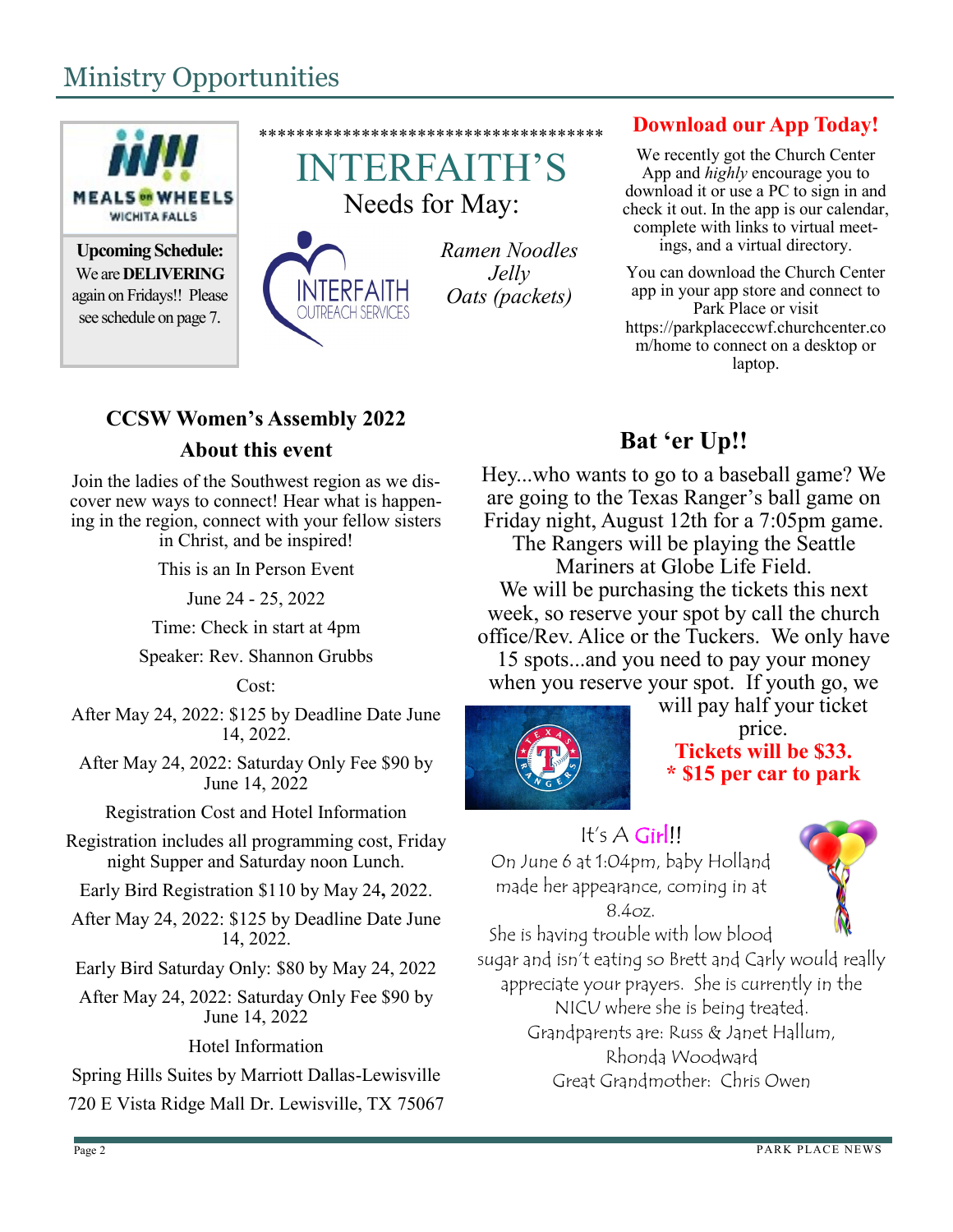### Ī **One Minute Tech**



### **ALERT!**

A "Remote Code Execution Vulnerability" was officially recognized by Microsoft on May 30th,2022. It was given the catalog number: CVE-2022-30190. The issue occurs when a malicious actor exploits the Microsoft Windows Support Diagnostic Tool (MSDT), which is a legitimate tool used by Microsoft to allow computers to receive remote desktop support from authorized Microsoft technicians.

The vulnerability exists when MSDT is activated when viewing a website address (URL) embedded in an application such as Microsoft Word, Rich Text Document, or within an Email. The URL does not have to be clicked, only viewed within the document to create the vulnerability. With this access, an attacker can install programs, view, change, or delete data, or create new accounts on the computer in the context of the users' rights. For example, if a user was logged into a computer and using their administrator account, opening one of these infected documents could give the hacker full administrative access to the computer.

Because MSDT is an integral part of all Microsoft operating systems, this vulnerability applies to ALL VERSIONS of Microsoft Windows, including Windows 11. Microsoft was made aware of the vulnerability in April 2022, but they did not officially recognize the severity of the issue until the following month because the attack vector requires the user to interact with an infected document to create the vulnerability. As of this writing, Microsoft states that "Microsoft is working on a resolution and will provide an update in an upcoming release."

What can you do in the meantime? A temporary workaround involves making a backup copy of the registry key that controls MSDT, then deleting the key. After Microsoft issues a permanent fix, the key can then be restored from the backup copy. Temporarily deleting the key does not damage the function or operation of the computer, it only makes it impossible for a remote access session to be initiated. We have already applied this workaround to all the Church's computers, and I would like to offer the same service to each of you absolutely free of charge. Please see me after Worship Services or contact the Church office to pass your contact information to me. As always, if you have questions about any of your tech, I am always here to help!

+Mike+

# **Meals on Wheels Schedule: June 10: Rev. Alice June 17: Hamman June 24: Mitchell July 01: Minniear**

### Upcoming Events

**Tuesday, June 7th Newsletter** 11:30am Clergy Cluster, FCC Burk

**Wednesday, June 8th** 7:00pm Choir

**Friday, June 10th** 10:15am Meals on Wheels

**Saturday, June 11th** 10:00am History of Western Christianity Class **Sunday, June 12th** 10:45am Worship **(In Person/YouTube)**

**Wednesday, June 15th**  7:00pm Choir

**Friday, June 17th** 10:15am Meals on Wheels

**Saturday, June 18th** 10:00am History of Western Christianity Class

**Sunday, June 19th** 10:45am Worship **(In Person/YouTube)**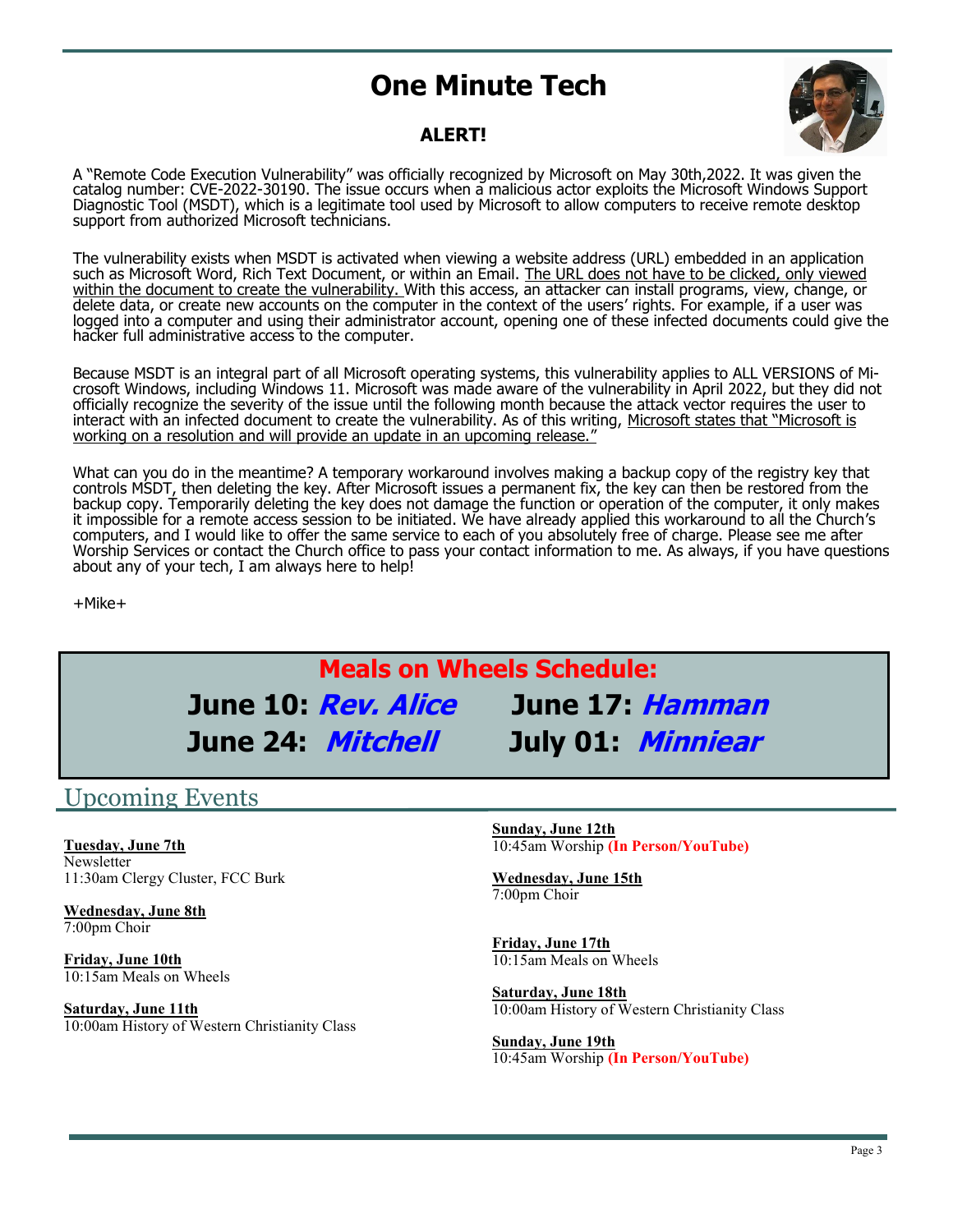#### **Our Best Prayer Partner**

I don't know about you, but often I come to my prayer time and I find myself speechless. I can not find the words I want to express my heart to God. I lift up names and situations yet I can't fully say to God what I need, what I fear, or what I hope for.



In spite of this failing on my part, I still come to my prayer times daily. I take prayer seriously. If I say I will be praying for someone I feel a true obligation to follow through. Some folks I pray for daily. Some weekly. Some of my former youth have been on my prayer list for over 3 decades.

I can't explain exactly how prayer works, but I have experienced that it absolutely does work! I don't really know how the people that are not immersed in a praying community make it through the day/week/month. So, I also pray for situations, people I see, ambulances that pass my house on the way to the hospital.

While I have often prayed publicly and in groups, in general, I spend most of my time praying in solitude. It can feel somewhat lonely.

For some reason, I had never really thought of the implications of what Paul says in his letter to the Romans: "Likewise the Spirit helps us in our weakness; for we do not know how to pray as we ought, but that very Spirit intercedes with sighs too deep for words."  $\sim$ Romans 8:26

Then, last year, I taught a 16-week series on Romans followed by my Life Group reading Romans together this past spring.

This verse (along with a few others) really stood out to me as I thought about my daily prayer life. Maybe it is perfectly OK for me to struggle for words because I have the best possible prayer partner: The Holy Spirit! My weakness is strengthened by the Holy Spirit reinforcing my heart and mind as I commune with God in prayer.

Again, I can not explain exactly how this works. But, I have full confidence it absolutely is what is happening as I pray.

What is your daily prayer life like? Do you have set times you pray? Do you feel alone when you pray? The Good News is that you have the same Best Prayer Partner that I have! Lean in with the Holy Spirit and open yourself up to God in new holistic ways because even when you feel weak the Holy Spirit will be sighing on your behalf in a way that goes deeper than words. Thanks be to God!

Peace and Grace Always, Charles Harrison

**\*\*\*\*\*\*\*\*\*\*\*\*\*\*\*\*\*\*\*\*\*\*\*\*\*\*\*\*\*\*\*\*\*\*\*\*\*\*\*\*\*\*\*\*\*\*\*\*\*\*\*\*\*\*\*\*\*\*\*\*\*\*\*\*\*\*\*\*\*\*\*\*\*\*\***

#### **Youth Happenings for Summer**

Park Place youth are on the move this summer!! We can't wait to get started!! Here are just a few things we are planning to do:

**Camp Dates:**

**HAS trip** 

Summer Movie Fun on Wednesdays (time TBA)

| $\bullet$ | June 15 The Boss Baby                                                                                                                                                                                                           | <b>DC Kids</b> $\omega$ Disciple Crossing                                | June 27-July 1st  |
|-----------|---------------------------------------------------------------------------------------------------------------------------------------------------------------------------------------------------------------------------------|--------------------------------------------------------------------------|-------------------|
|           | June 22 Angry Birds                                                                                                                                                                                                             | 1st-5th Grade                                                            |                   |
|           | June 29 Scoob!                                                                                                                                                                                                                  |                                                                          |                   |
|           | July 6 Sing 2                                                                                                                                                                                                                   | <b>DC Youth</b> $\omega$ Disciples Crossing<br>6th-12th Grade            | June 20-June 24th |
|           | July 13 Paw Patrol                                                                                                                                                                                                              |                                                                          |                   |
|           | July 20 Tom & Jerry                                                                                                                                                                                                             | Christian Youth Leadership Seminar July 11th-July 16th<br>9th-11th Grade |                   |
|           | July 27 Peter Rabbit 2                                                                                                                                                                                                          | @ Disciples Oaks Retreat in Gonza-                                       |                   |
|           | August 3 Clifford                                                                                                                                                                                                               | les                                                                      |                   |
|           | Texas Rangers Baseball Game August 12                                                                                                                                                                                           |                                                                          |                   |
|           | $\sim$ . On the state is the state of the state of the state of the state of the state of the state of the state of the state of the state of the state of the state of the state of the state of the state of the state of the |                                                                          |                   |

Plus sign up at Church for: Water Park, Putt Putt, Bowling, Children's Museum, and more! See Charles for details.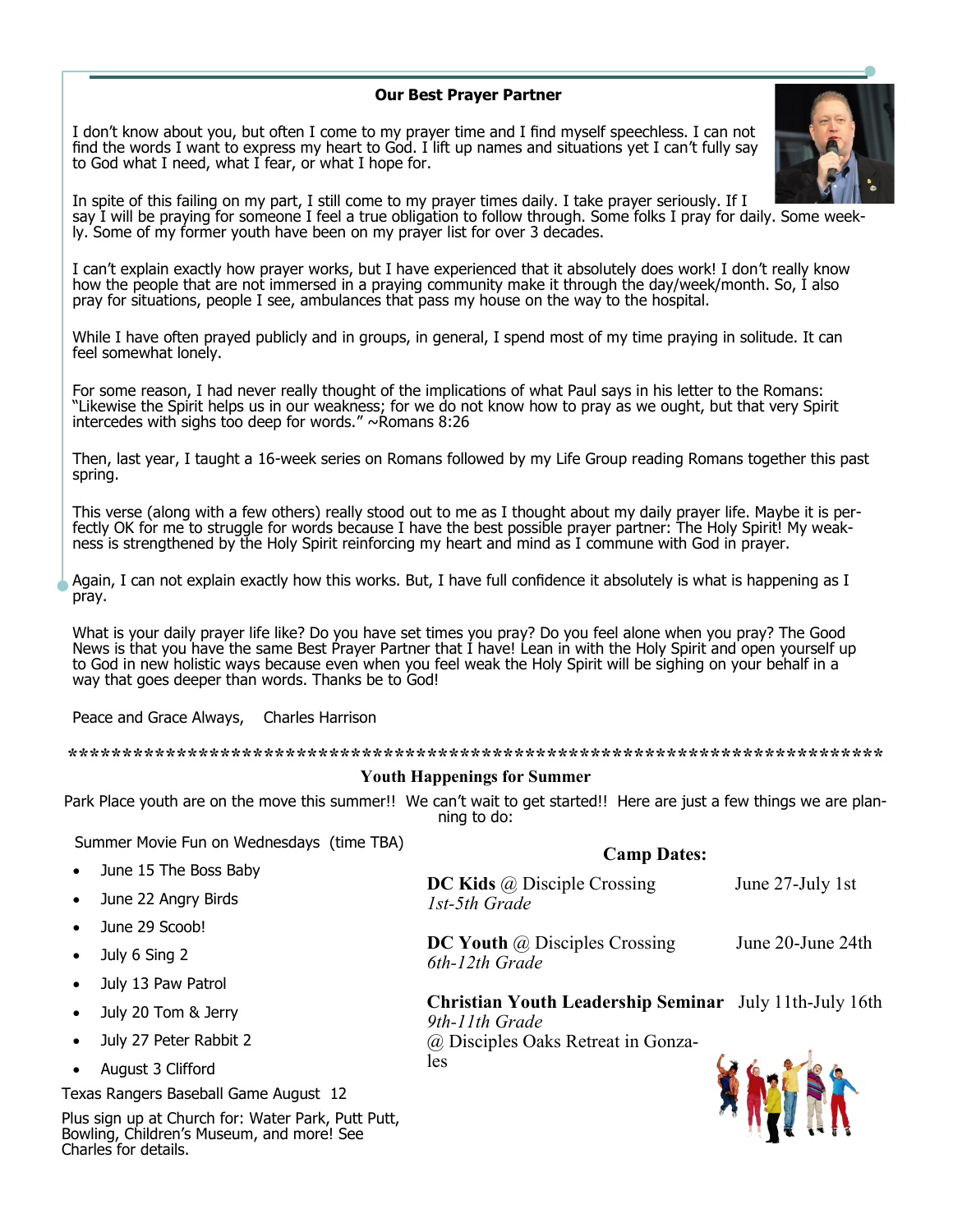# Intercessory Prayer Requests

*In the morning, Lord, you hear my voice; in the morning I lay my requests before you and wait expectantly. Psalm 5:3*

#### **Members**

Billie McInturff Diana Rhoades Gaye & Sonny Warren Harvey Troutman Linda Burks Rusty Maley Scott Family Weldon Fraker Wood Family

#### **Continual Prayer**

Cancer patients Members & Families of the armed services Teachers and schools Racial issues War in Ukraine

#### **Friends & Family**

Alecia Valdez (Robert) Alan Boughton (Robert) Ann Cowart (Cindy) Aunt Mary (Susan E) Austin & Bethany Laughlin (Stephanie & Mike) Baby Ella Grace (Linda Bo) Baby Holland Hallum Bob & Rhonda Elliott (Susan E) Bobby Gates (Linda Bu) Bradford Family (Woods)

#### Charles Sanders (Cindy) Christie Littlejohn (Sarah W) Cindy Smith (JoAnn ) Claudia & Husband (Katie) Cole & Tiffany Scott (Maggie) Crickett Herrin (Susan E) Dakota (Sarah W) Danny Grala (Maggie) Francis (Randy M) Dean Nelson (Weldon) Doug Mackey (Lisa A) Elizabeth Stoneberger (Weldon) Eric Peters' Family (Susan H) Evelyn Lowe (Maggie) Gabriel, Whitney, (Tara) Gage Lunsford (Maggie) Gerry McAninch (Kathryn) James Noe (Sarah G) Jeff Gordon (Candy) Jennifer Bailey (Maggie) Jessica Contreras (Susan E) Joe Bernal (Nathan) John Paulsen (Susan M) Jonathan Martz (Randy H) Joyce Downs (Weldon) Kevin Cimini (Robert) Kevin & Stephanie Biggs (Chris J) Kooper Harman (Linda Bu) Lexie and Josh (Kelley P) Mabel Teddlie (Linda Bu) Margaret Brown (Kathryn)

*Please call the church office or*  Ted Beaver (Lisa) Mike King (Sarah W) Milo Hensley & Family (Candy) Milton Family (Susan H) Monte Elliot (Susan E) Pam Prather Foster (JoAnn) Pat Lawson (Maggie) Peggy Mue (Sandra M) Ray Dickenson Linda) Rene Haub (Sarah W) Rev. Chuck Blaisdell (Rev. Alice) Rev. Coretha Loughridge (Rev. Alice) Robert Cabe (Karel) Sarah V. (Robert) Sherry Bailey (Weldon) Shon Funkhouser (Susan E)

# Upcoming Worship

| <u>June 12, 2022</u>      | <u>June 19, 2022</u><br>Father's Day | <b>June 26, 2022</b>            |
|---------------------------|--------------------------------------|---------------------------------|
| Scripture: Psalms 8       | Scripture: Luke 8:26-39              | Scripture: Galatians 5:1, 13-25 |
| Sermon: <i>In Awe</i>     | Sermon: Legion's Desire              | Sermon: The Fruit of Freedom    |
| Preacher: Rev. Alice Hupp | Preacher: Rev. Alice Hupp            | Preacher: Rev. Charles Harrison |

# Record of Faithfulness



### **March 22—May 22, 2022**

General Received \$9,896.54

## **Special Received**

| Royalties              |    | \$8,960.14 |
|------------------------|----|------------|
| Playground             | S. | 50.00      |
| <b>Easter Offering</b> | S. | 160.00     |
| <b>Blanket Drive</b>   | S  | 70.00      |
| Youth                  | S  | 55.00      |